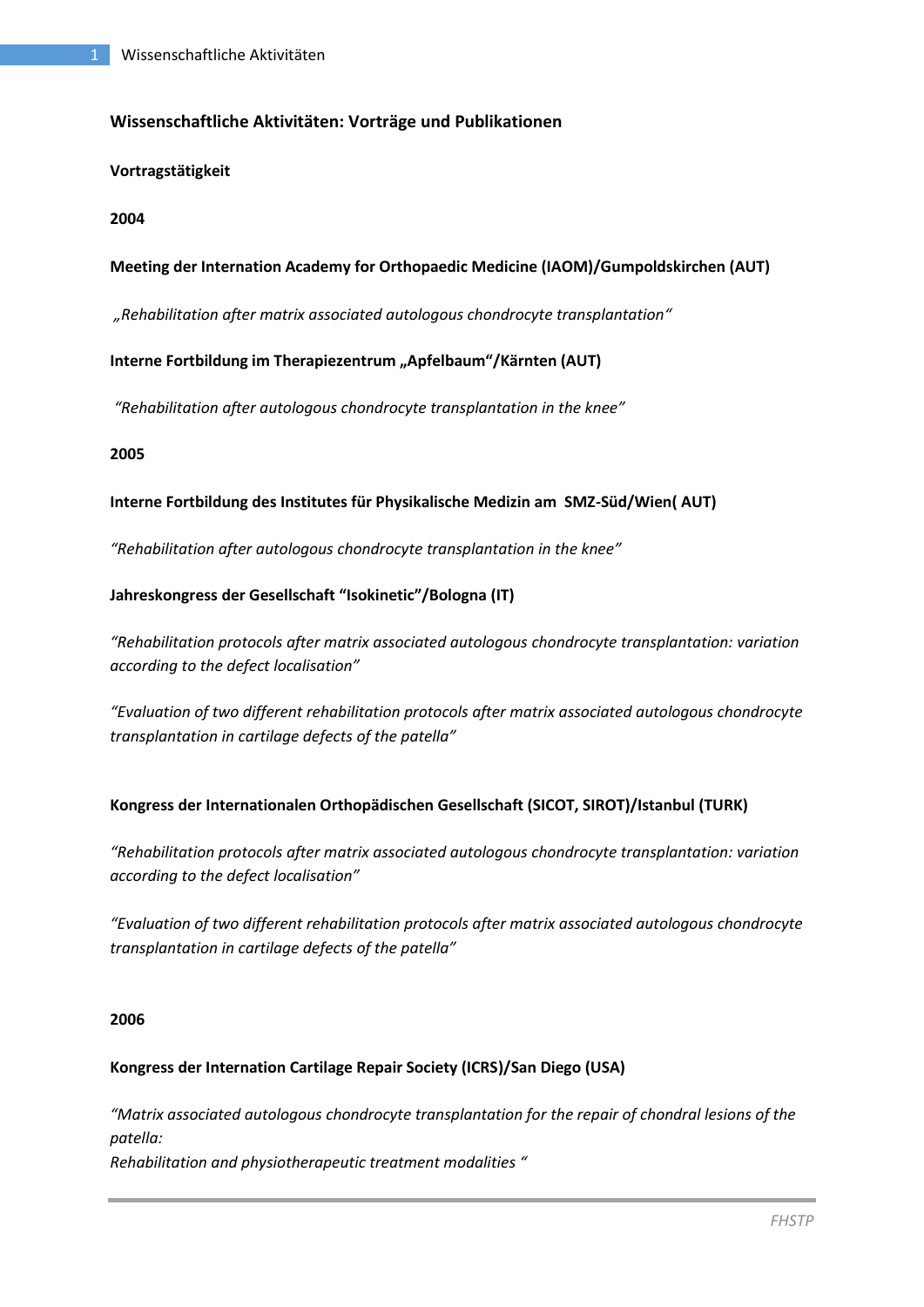# **Jahrekongress der Österreichischen Gesellschaft für Unfallchirurgie/Salzburg (AUT)**

*"Rehabilitation after cartilage surgery"*

#### **2007**

#### **ICRS Rehabilitation Consensus Meeting/ Zurich (SUI)**

Guidance and moderation of Module 5: ACT/MACT

*"Current evidence base for rehabilitation after cartilage repair and clinical experiences"*

### **Kongress der Österreichischen Gesellschaft für Sportphysiotherapie/Linz (AUT)**

*"Physiotherapy after cartilage repair"*

# **Jahrekongress der Österreichischen Gesellschaft für Unfallchirurgie/Salzburg (AUT)**

*"Physiotherapy after cartilage repair: Bericht vom ICRS rehabilitation consensus meeting in Zürich"*

#### **2008**

# **Jahreskongress der Gesellschaft "Isokinetic"/Bologna (IT)**

*"ACL reconstruction and MACT in one step. Combinable from the point of view of rehabilitation?"*

*"Rehabilitation protocols after cartilage surgery"*

### **Kongress der European Society for Shoulder and Knee Arthroscopy/Porto (POR)**

"ACL rehabilitation of patients with chondral damage"

### **2nd European Conference of Sports Rehabilitation/Stockholm (SWE)**

"Return to sports after cartilage repair"

### **Jahrekongress der Österreichischen Gesellschaft für Unfallchirurgie/Salzburg (AUT)**

*"Rehabilitation after MACT on the femoral condyle. Evaluation of a rehabilitation protocol and twoyear results."*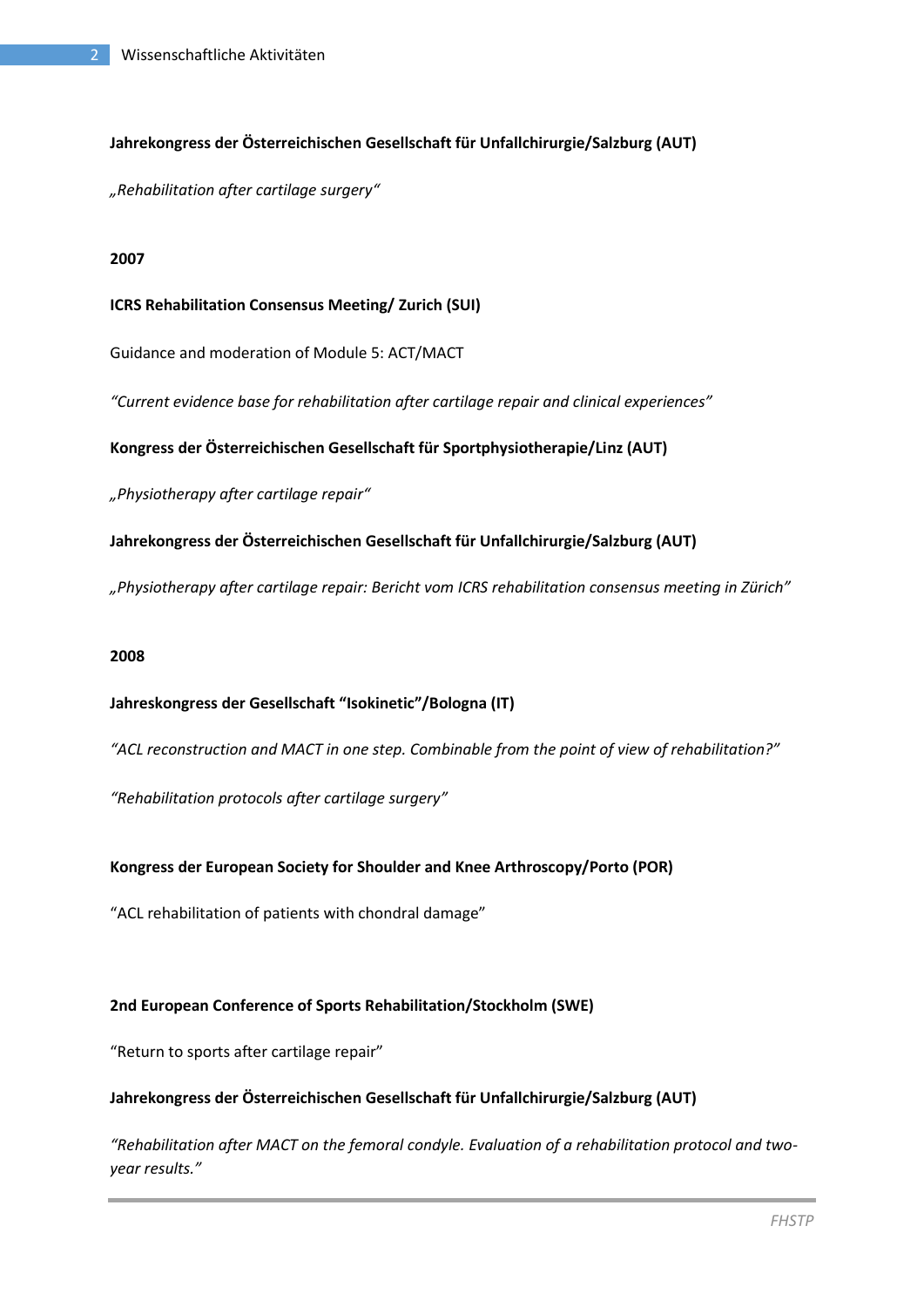#### **2009**

### **ACI – Meet the experts/Prag (CZE)**

*"Rehabilitation after cartilage repair procedures"*

### **Kongress der ICRS/Miami (USA)**

*"What is the optimal time of full weight bearing after MACI? – Two years results after progressive rehabilitation after MACI"*

### **2010**

### **ACI – Meet the experts/Kopenhagen (DEN)**

*"The importance of the interaction between surgeons and physiotherapists after cartilage repair procedures"*

### **Kongress der European Society for Shoulder and Knee Arthroscopy/Oslo (NOR)**

*"Return to sports after cartilage repair"*

### **Jahreskongress der deutschsprachigen Gesellschaft für Arthroskopie (AGA)/Wien (AUT)**

*"Return to sports after cartilage repair"*

*Chair der Session: Rehabilitation and prevention of knee injuries*

#### **2011**

### **Internationaler Kongress Sportmedizin und Sportrehabilitation / Göteborg (SWE)**

*"Return to sports after cartilage repair"*

### **Jahreskongress der Gesellschaft für Physikalische Medizin/Salzburg (AUT)**

*"Rehabilitation after cartilage repair procedures"*

### **2012**

### **Kongress der European Society for Shoulder and Knee Arthroscopy/Genf (SUI)**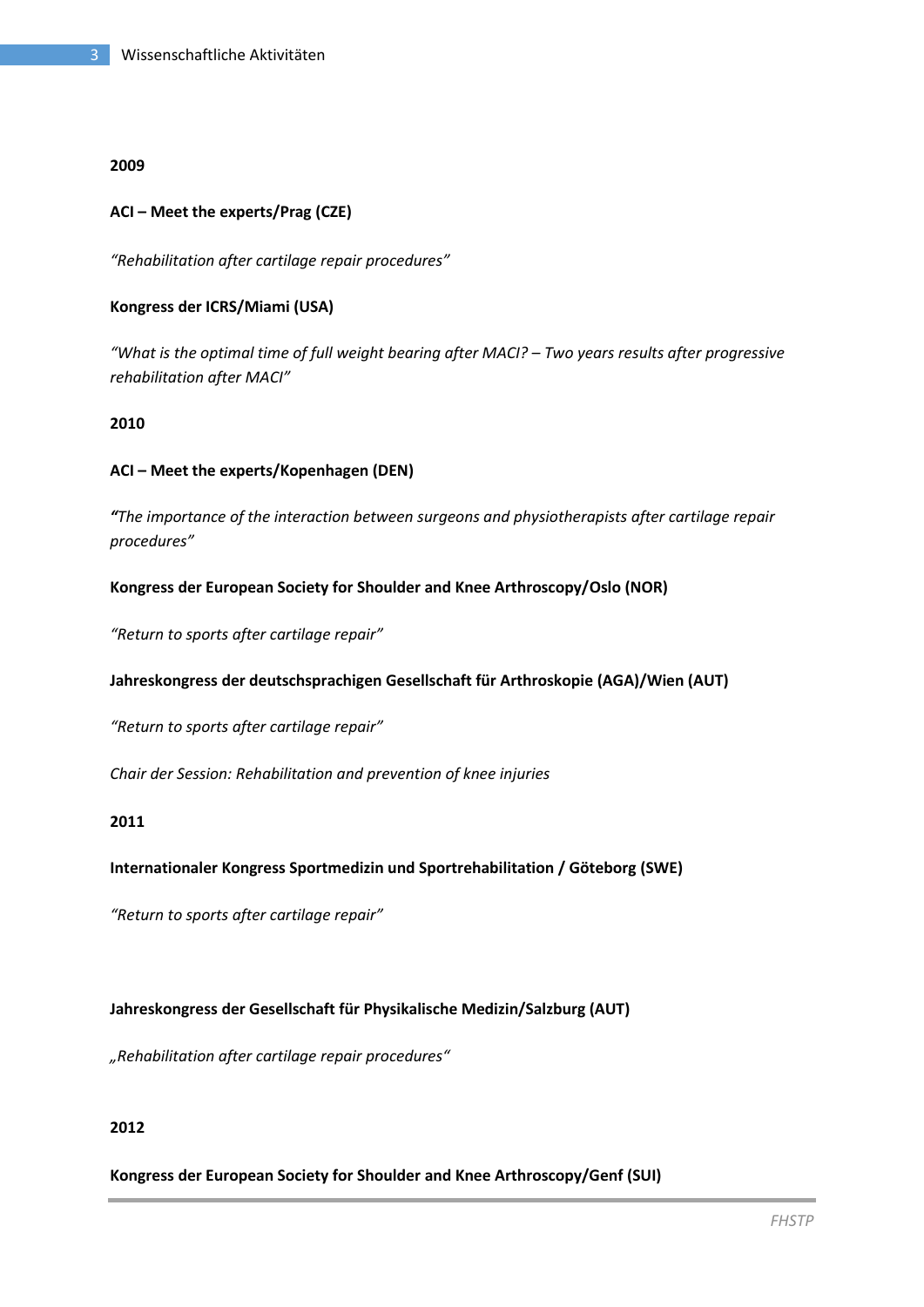*"The Oslo CARE program – Active rehabilitation for patients with articular cartilage lesions in the knee"*

### **Scandinavian sports medicine congress/Malmö (SWE)**

*"Active rehabilitation for patients with articular cartilage lesions in the knee"*

#### **Jahreskongress der deutschsprachigen Gesellschaft für Arthroskopie (AGA)/Zürich (SUI)**

*"Konservative Rehabilitation für PatientInnen mit Knorpelschäden im Kniegelenk"*

#### **2013**

### **Kongress der ICRS/Izmir (TUR)**

*"Muscle strength training after cartilage repair"*

### **2014**

### **Physiokongress/Stuttgart (GER)**

*"Konservative Therapie für SportlerInnen mit Knorpelschaden im Kniegelenk"*

### **Jahreskongress der deutschsprachigen Gesellschaft für Arthroskopie (AGA)/Innsbruck (AUT)**

*"Rückkehr zum Sport nach Verletzungen des vorderen Kreuzband"*

### **2015**

### **Focus meeting der ICRS "Rehabilitation and Return to Sports"/Zürich (SUI)**

*"Rehabilitation nach knorpelchirurgischen Eingriffen am Kniegelenk"*

### **2016**

**FIFA Medical Congress, Doha (Katar)** 2 Keynote Lectures:

*"How to prevent cartilage injuries" "Rehabilitation after cartilage repair and return to sports"*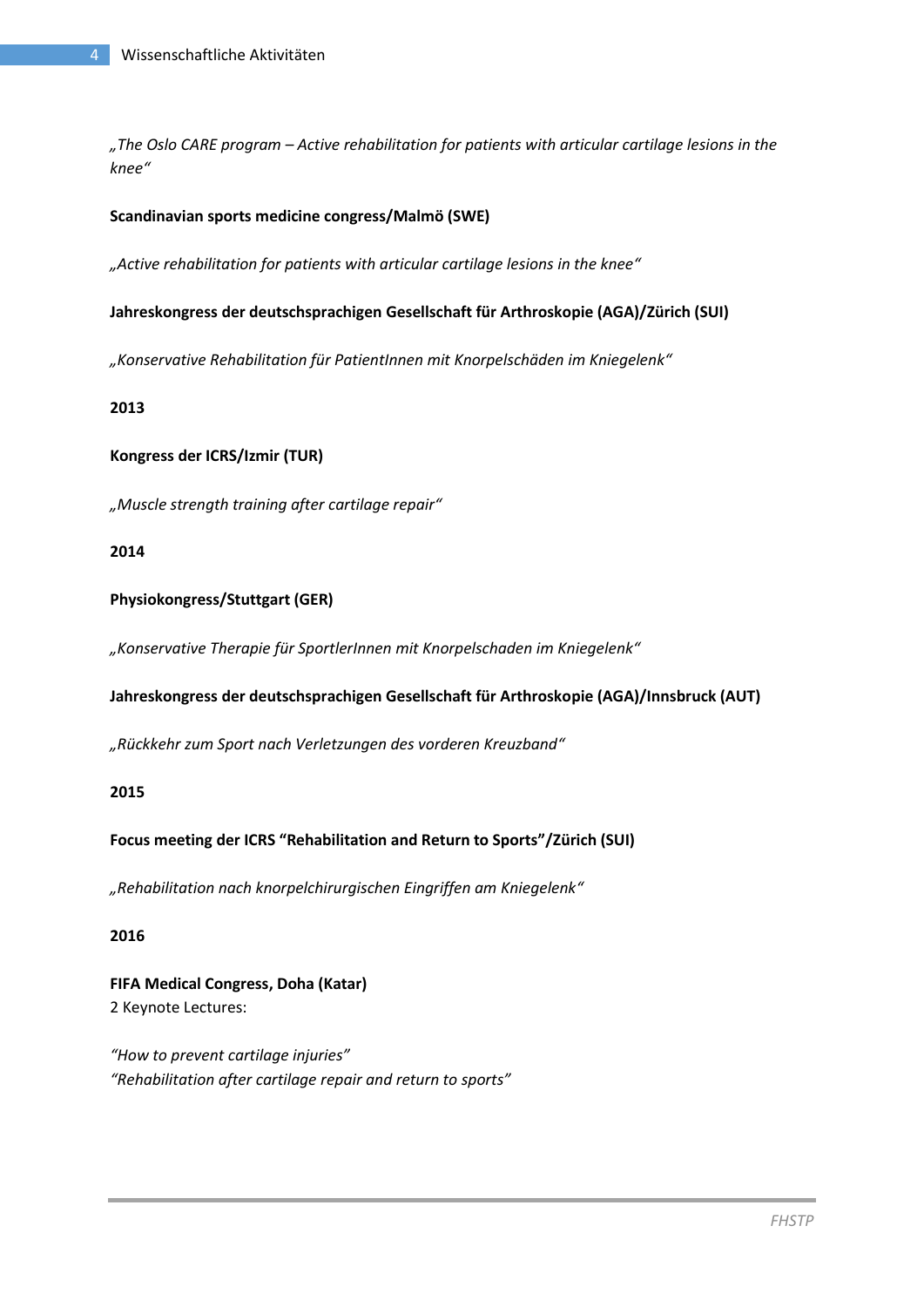### **Freiburger Knorpeltage, Freiburg (Deutschland)**

*"Prinzipien der konservativen Behandlung von Knorpelschäden – wer kann auf Erfolg hoffen?"*

#### **GIZ Fokustage, Wien (Österreich)**

*"Rehabilitation für SportlerInnen mit Knorpelschaden – was ist konservativ möglich?"*

#### **GOTS Jahreskongress, München (Deutschland)**

*"Physiotherapie bei Arthrose – gibt es Evidenz"?*

### **Harbacher Orthopädietage, Bad Harbach (Österreich**

"Evidenz der funktionellen Bewegungstherapie – eine Alternative zur OP?"

### **Jahreskongress der niederländischen Sportmediziner, Ermelo (Niederlande)**

Keynote Lecture *"Rehabilitation after cartilage repair and non-surgical treatment options"*

### **Publikationen**

- 1. Rehabilitation after MACT in the knee *Osteosynthesis and Trauma Care, Vol 14, 2006* **Barbara Wondrasch**, Stefan Marlovits
- 2. Autologous Chondrocyte Implantation Postoperative Care and Rehabilitation *American Journal of Sports Medicine, Vol 34, No 6, June 2006* Karen Hambly, Vladimir Bobic, **Barbara Wondrasch**, Dieter van Assche, Stefan Marlovits
- 3. Tibial cartilage hypertrophy due to matrix-associated autologous chondrocyte transplantation of the medial femoral condyle. A case report *Journal of Bone and Joint Surgery, Vol 91, No 8, August 2009* Götz Welsch, Siegfried Trattnig, Brigitte Tichy, Talles Mamisch, **Barbara Wondrasch**, Stefan Marlovits
- 4. Effect of accelerated weight bearing after matrix-associated autologous chondrocyte implantation on the femoral condyle on radiographic and clinical outcome after 2 years: a prospective, randomized controlled pilot study *American Journal of Sports Medicine, Vol 37, Suppl 1, November 2009* **Barbara Wondrasch**, Lukas Zak, Götz Welsch, Stefan Marlovits
- 5. Muscle strength and hop performance criteria prior to return to sports after ACL reconstruction *Knee Surgery Sports Traumatology Arthroscopy, November 2011* Thomeé R, Kaplan, Y, Kvist J, Myklebust G, Risberg MA, Theisen D, Tsepsis E, Werner S, **Wondrasch B**, Witvrouw E.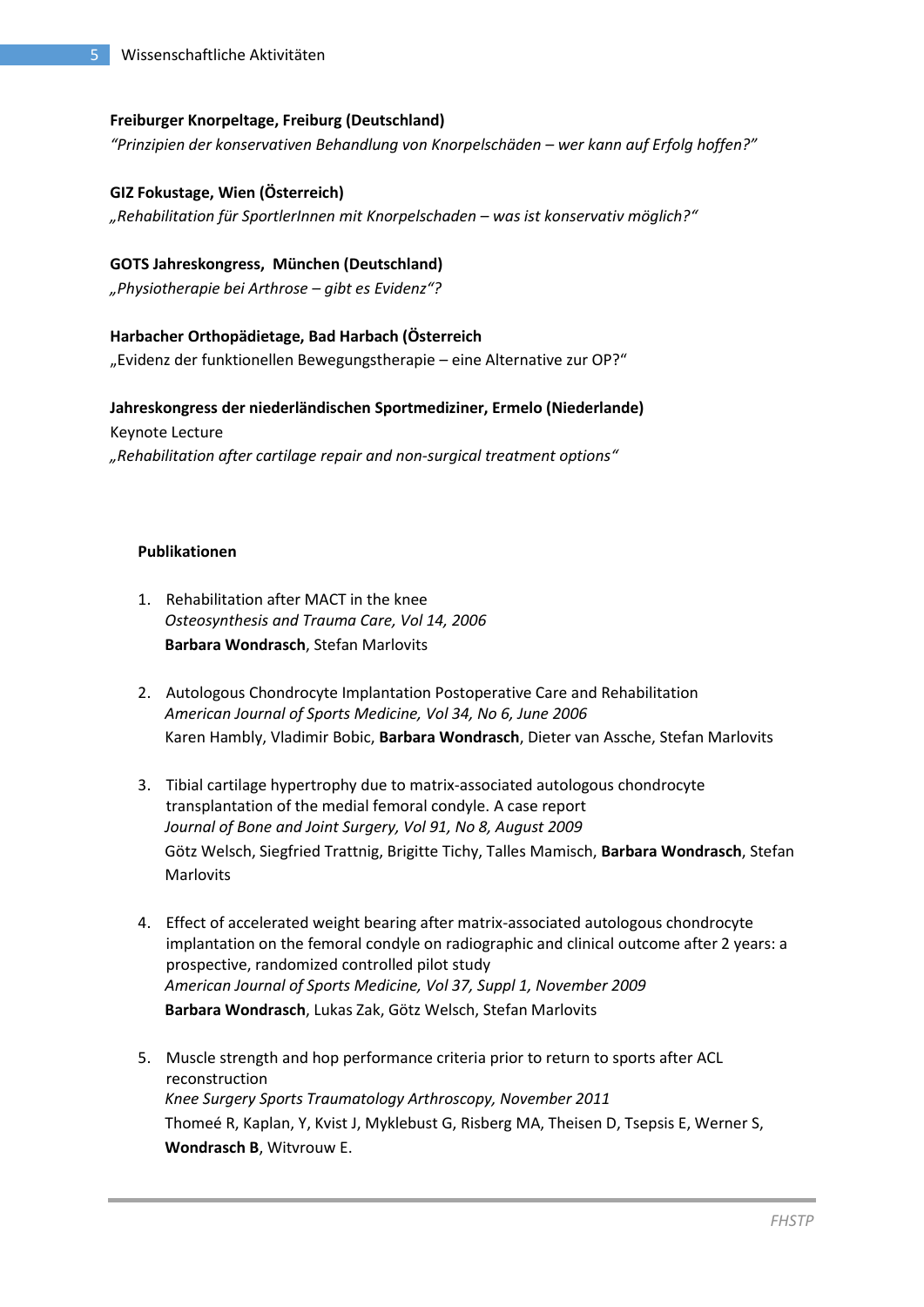- 6. Clinical and radiological outcome 5 years after MACI in patients with symptomatic traumatic chondral defects *American Journal of Sports Medicine, October 2012* Marlovits S, Aldrian S, **Wondrasch B**, Zak L, Albrecht C, Welsch G, Trattnig S
- 7. Ability to return to sports 5 years after MACT in an average population of active patients *American Journal of Sports Medicine, December 2012* Zak L, Aldrian S, **Wondrasch B**, Albrecht C, Marlovits S
- 8. The feasibility of a 3-month active rehabilitation program for patients with knee fullthickness articular cartilage lesions: the Oslo Cartilage Active Rehabilitation and Education Study *J Orthop Sports Phys Ther. 2013 May;43(5):310-24* **Wondrasch** B, Arøen A, Røtterud JH, Høysveen T, Bølstad K, Risberg MA
- 9. In vivo evaluation of biomechanical properties in the patellofemoral joint after MACI by means of quantitativ T2 MRI Knee Surg Sports Traumatol Arthrosc 2014, Juni, 22 (6) Pachovsky ML, Trattnig S, **Wondrasch B**, Apprich S, Marlovits S, Mauerer A, Welsch GH, Blanke M.
- 10. Gender differences following computer-navigated single- and double-bundle anterior cruciate ligament reconstruction Knee Surg Sports Traumatol Arthrosc 2014, September, 22 (9) Aldrian S, Valentin P, **Wondrasch B**, Krusche-Mandl I, Ostermann RM, Platzer P, Hofbauer M
- 11. Results 2 Years after MACI using the Novocart 3D scaffold: an analysis of clinical and radiological data *American Journal of Sports Medicine, 2014, May* Zak L, Albrecht C, **Wondrasch B**, Widhalm H, Vekszler G, Trattnig S, Marlovits S, Aldrian S
- 12. Clinical and radiological long-term outcomes after MACI: a prospective follow-up at a minimum of 10 years *American Journal of Sports Medicine, 2014, September* Aldrian S, Zak L, **Wondrasch B**, Albrecht C, Stelzeneder B, Binder H, Kovar F, Trattnig S, Marlovits S
- 13. Effect of accelerated weightbearing after MACI of the femoral condyle on MRI-based and clinical outcomes after 5 years *American Journal of Sports Medicine, 2014, November* **Wondrasch B**, Risberg MA, Zak L, Marlovits S, Aldrian S
- *14.* The effects of a strength and neuromuscular exercise programme for the lower extremity on knee load, pain and function in obese children and adolescents: study protocol for a randomised controlled trial. *Trials. 2015 Dec 23;16:586. doi: 10.1186/s13063* Horsak B, Artner D, Baca A, Pobatschnig B, Greber-Platzer S, Nehrer S**, Wondrasch B**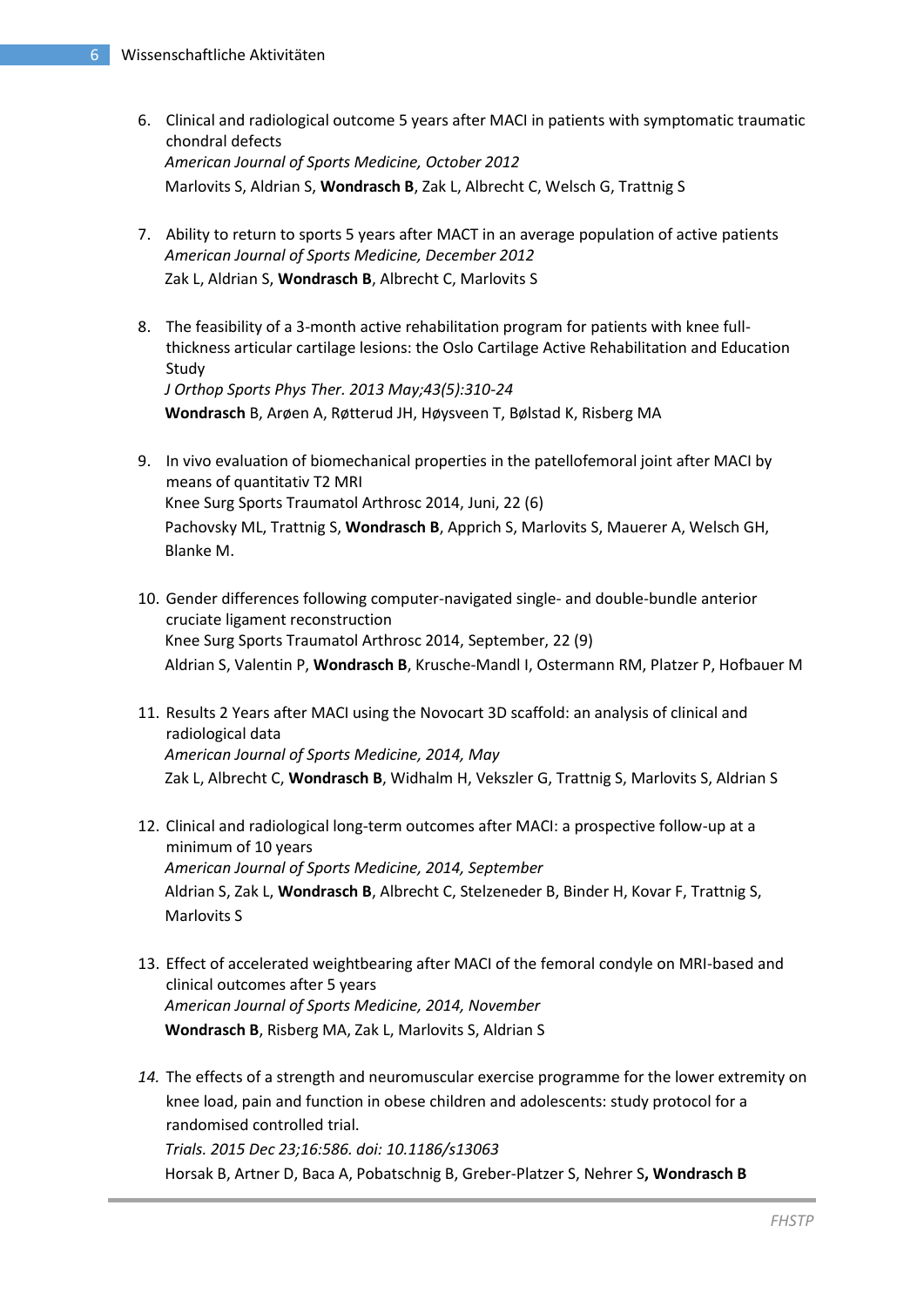- *15.* Rückkehr zum Sport nach Eingriffen am Gelenkknorpel im Kniegelenk *Arthroskopie, Volume 29, Issue 2, June 2016,* DOI: 10.007/s00142-016-0068-z **Wondrasch B**
- *16.* Nach Verletzungen der unteren Extremität zurück zum Sport wir sind noch lange nicht am Ziel *Manuelle Therapie, 2016; 20 (01): 11-15,* DOI: 10.1055/s-0041-110834 **Wondrasch B**
- *17.* Articular cartilage defects in the knee postoperative rehabilitation *Aspetar Sports Medicine Journal, 2016, Volume 5, Issue 2* **Wondrasch B**